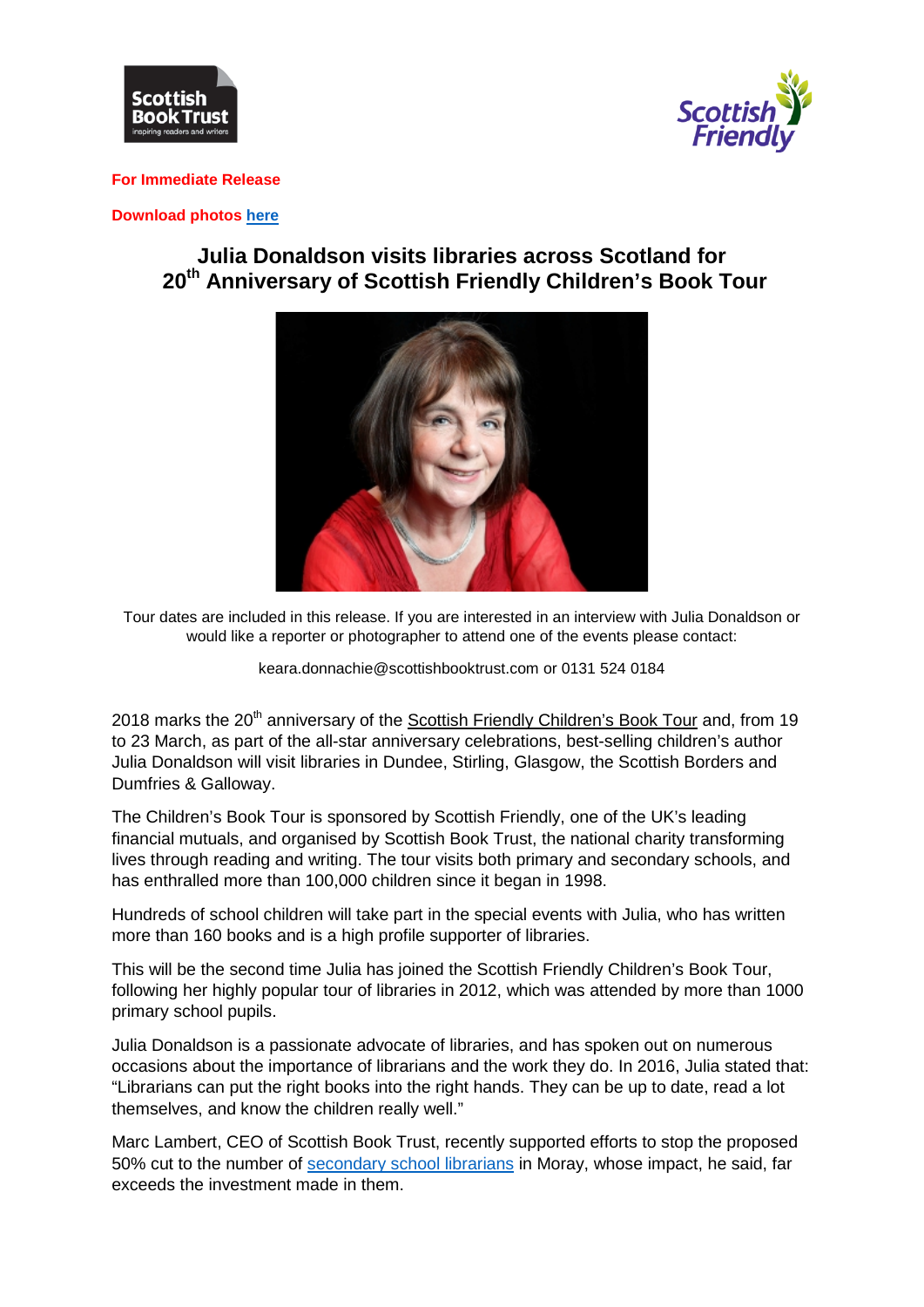



Julia Donaldson will work with Primary 3 to Primary 4 pupils for this year's tour through an interactive event. Pupils will re-imagine and re-tell a picture book of their choice, designing props, musical accompaniment, songs and rhyme. Following this, Julia will perform her own musical plays and adaptions of her own picture books, making this a unique and memorable opportunity for all involved.

Julia's first book, *A Squash and a Squeeze,* was published in 1993, and since then she has become a favourite author of children around the world. Her book, *The Gruffalo*, has sold over 13 million copies and has been adapted for film and theatre. Her newest title, *The Ugly Five*, is about a wildebeest, warthog, vulture, hyena and marabou stork that swagger proudly across the savannah, rejoicing in their ugliness.

Two new paperback editions of Julia's stories, *The Everywhere Bear* and *What the Ladybird Heard on Holiday*, have also recently been released.

Julia works tirelessly to promote the importance of children's performance through drama to improve literacy and personal confidence and is a patron of Scottish Book Trust's Bookbug programme. She also works on the project [PictureBookPlays](http://www.picturebookplays.co.uk/home/) to support teachers in developing performance in the classroom.

The events during this tour are closed to the public, but press are welcome to send photographers.

#### **For all press enquiries, please contact Press Officer Keara Donnachie: [keara.donnachie@scottishbooktrust.com](mailto:keara.donnachie@scottishbooktrust.com) or 0131 524 0184.**

#### **Commenting on the tour, Julia said:**

"I'm very much looking forward to joining the Scottish Friendly Children's Book Tour for its 20th anniversary celebrations. The library tour I did in 2012 was one of the highlights of my time as Children's Laureate, and it was wonderful to watch the invited pupils performing their adaptations of picture books. Those performances were the inspiration for a website I then created, [PictureBookPlays.](http://www.picturebookplays.co.uk./) Libraries and drama are still very close to my heart so I'm delighted that in the space of a week I'll be visiting lots of libraries and watching schoolchildren acting out yet more stories. It's particularly good to be able to do something to celebrate not just libraries but also librarians, whose jobs these days are sadly often under threat."

#### **Calum Bennie, Communications Manager of Scottish Friendly, said:**

"We're thrilled to have Julia Donaldson back with us on the Scottish Friendly Children's Book Tour in its 20th anniversary year. For many adults, the local library played a memorable part in their childhood and Julia's 2018 tour to key libraries in Scotland is sure to make an equally lasting impression on today's young generation."

#### **Marc Lambert, CEO of Scottish Book Trust, added:**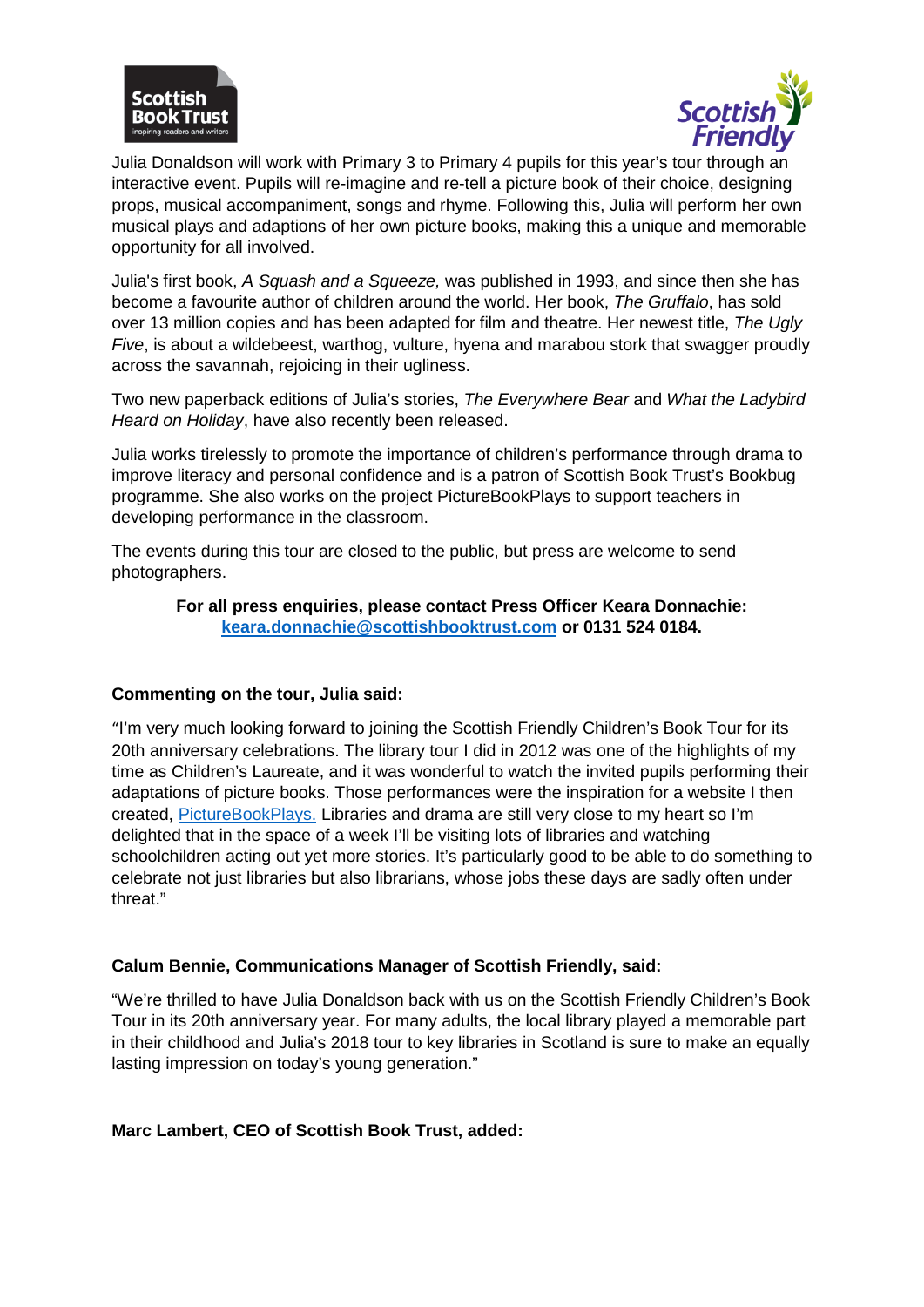



"It is an honour to have Julia Donaldson joining us for the  $20<sup>th</sup>$  Anniversary of the Scottish Friendly Children's Book Tour. Julia's stories have delighted and inspired children and parents all across Scotland, and this is a rare opportunity for children to take part in creative workshops with such a successful storyteller. We are also very pleased that this tour will visit libraries; as a charity that works closely with them to encourage all aspects of reading and writing, we know the incredible work librarians do, and the positive impact they can have on a child's reading journey."

The 20<sup>th</sup> anniversary of the Scottish Friendly Children's Book Tour will be a year-long celebration. Over 100 authors have taken part in the Children's Book Tour since 1998, and 13 of those authors will join the anniversary celebrations.

Sarah McIntyre, illustrator and writer of children's books, has designed exclusive comics for the 20th anniversary celebrations, which will be gifted to all primary and secondary pupils participating in the Scottish Friendly Children's Book Tour throughout the year.

### **Notes to Editors**

For media enquiries, interviews and images, please contact Keara Donnachie, PR Officer on [keara.donnachie@scottishbooktrust.com](mailto:keara.donnachie@scottishbooktrust.com) or 0131 524 0184.

After every tour, Scottish Book Trust's website features case studies and resources to show the impact of the tour on the pupils we visit: [www.scottishbooktrust.com](http://www.scottishbooktrust.com/)

## **Tour dates – NB these events are not open to the public**

Monday 19 March – Dundee

AM: Steps Theatre at Central Library

Tuesday 20 March – Stirling

AM & PM: Raploch Community Campus Theatre

Wednesday 21 March – Glasgow

AM: The Mitchell Library & Theatre

PM: Darnley Primary School and Visual Impairment Unit

Thursday 22 March – Scottish Borders

AM: Galashiels Library